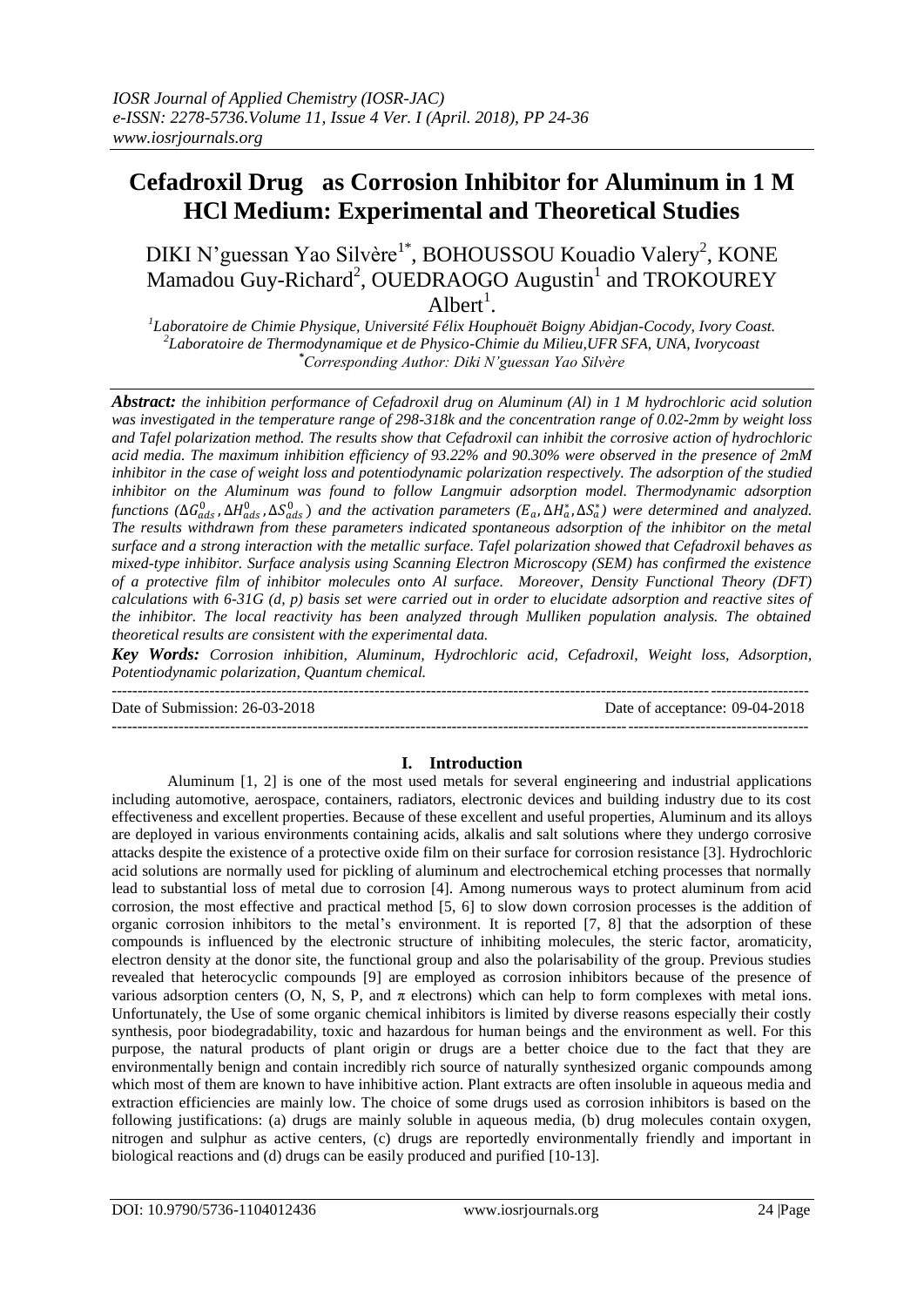The Aim of the present paper is to highlight the relationship between the calculated quantum chemical parameters and the experimentally determined inhibition efficiency of Cefadroxil drug (**Scheme 1**) against aluminum corrosion in 1M HCl. This can be achieved by computing the most relevant electronic properties of the studied compound including  $E_{HOMO}$ ,  $E_{LUMO}$ , energy Gap ( $\Delta E$ ), dipole moment ( $\mu$ ), electronegativty ( $\chi$ ), global hardness ( $\eta$ ), fraction of electrons transferred ( $\Delta N$ ) and charges ( $\delta$ ) on atoms.

**Scheme 1:** Chemical structure of Cefadroxil.

# **II. Experimental**

## *II.1 Aluminum Specimen*

The samples of aluminum used in this study were in the form of rods with 10 mm as length and 2.5 mm as diameter which is the type AA 1060 and purity of 99.6%.

# *II.2 Reagents*

Cefadroxil (7β - {[(2r) -2-amino-2- (4-hydroxyphenyl) acetyl] amino} -2, 3-didehydrocepham-2 carboxylic acid) of analytical standard with  $C_{16}H_{17}N_3O_5S$  as formula was purchased from Sigma-Aldrich Chemicals and used as inhibitor. It is a first-generation cephalosporin antibiotic drug that is the para-hydroxy derivative of [cefalexin,](https://en.wikipedia.org/wiki/Cefalexin) and is used similarly in the treatment of mild to moderate susceptible infections such as the bacterium *[streptococcus pyogenes](https://en.wikipedia.org/wiki/Streptococcus_pyogenes)*, causing the disease popularly called [strep throat](https://en.wikipedia.org/wiki/Strep_throat) or [streptococcal](https://en.wikipedia.org/wiki/Streptococcal_tonsillitis)  [tonsillitis,](https://en.wikipedia.org/wiki/Streptococcal_tonsillitis) [urinary tract infection,](https://en.wikipedia.org/wiki/Urinary_tract_infection) [reproductive tract infection,](https://en.wikipedia.org/wiki/Reproductive_tract_infection) and [skin infections.](https://en.wikipedia.org/wiki/Skin_infections) Analytical grade 37% hydrochloric acid solution from Sigma-Aldrich Chemicals was used to prepare the corrosive aqueous solution. Acetone of purity 99.5% was also purchased from Sigma-Aldrich Chemicals.

#### *II.3 Solution-Preparation*

The solution was prepared by dilution of the commercial hydrochloric acid solution using double distilled water. The blank was a 1 M HCl solution. Solutions of 1M HCl containing Cefadroxil with concentrations in the range of 0.02–2mm were prepared.

# *II.4 Weight Loss Method*

Prior to all measurements, the aluminum samples were mechanically abraded with different grade emery papers (1/0, 2/0, 3/0, 4/0, 5/0, and 6/0). The specimens were washed thoroughly with double distilled water, degreased and rinsed with acetone and dried in a moisture-free desiccator. Weight loss measurements were carried out in a beaker of 100 mL capacity containing 50 mL of the test solution. The immersion time for weight loss was 1h at a given temperature. In order to get good reproducible data, parallel triplicate experiments were performed accurately and the average weight loss was used to calculate the corrosion rate (w), the degree of surface coverage  $(\Theta)$  and the inhibition efficiency (IE) using Equation 1-3 respectively:  $TAT$  $m_1-m_2$ 

$$
W = \frac{m_1 - m_2}{s_t}
$$
  
\n
$$
\theta = \frac{W_0 - W}{W_0}
$$
 (1)

$$
IE(\%) = \left(\frac{w_0 - w}{w_0}\right) * 100\tag{3}
$$

where  $W_0$  and W are the corrosion rate without and with inhibitor respectively,  $m_1$  and  $m_2$  are the weight before and after immersion in the corrosive aqueous solution respectively,  $S$  is the total surface of the aluminum specimen and  $t$  is the immersion time.

# *II.5 Tafel Polarization Method*

Each test was carried out at room temperature (298K). Measurements were conducted with an Autolab PGSTAT 20 Potentiostat (Ecochemie, Utrecht Netherlands) driven by GPES 4.4 Software. The electrochemical behavior of al sample in the inhibited and uninhibited solution was studied by recording anodic and cathodic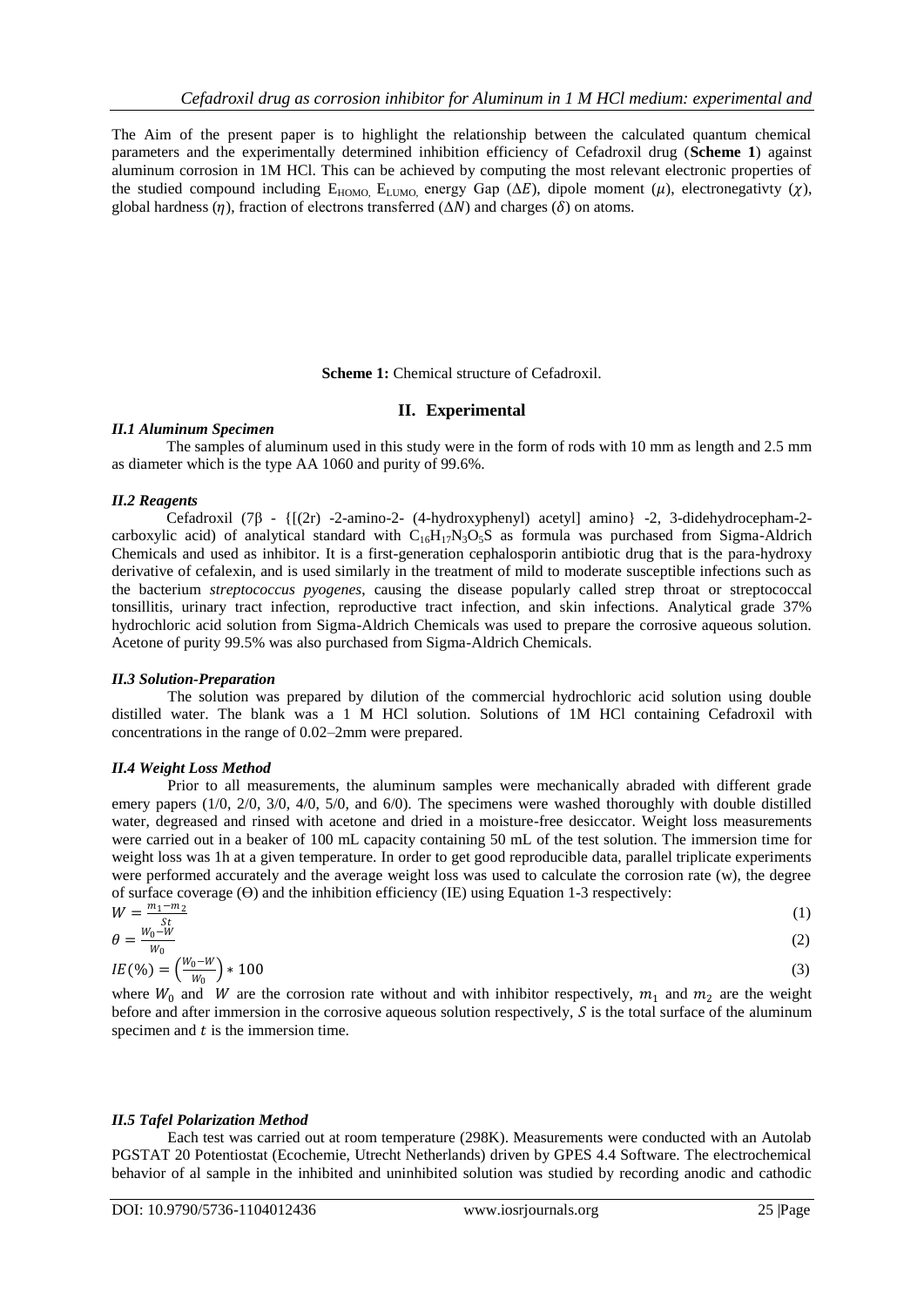potentiodynamic polarization curves. Prior to each measurement, the working electrode was immersed in the test solution for 30 min, to establish a steady state open circuit potential Eocp. Measurements were performed in 1M HCl solution containing different concentrations of the tested inhibitor by changing the electrode potential automatically from −1500mV/SCE to +500mV/SCE versus corrosion potential at a scan rate of 1mV/s. The linear Tafel segments of anodic and cathodic curves were extrapolated to corrosion potential to obtain the corrosion current densities  $(j_{corr})$ . The inhibition efficiency (IE %) was calculated using Equation 4:

$$
IE(\%) = \left(\frac{j_{corr}^{0} - j_{corr}^{inh}}{j_{corr}^{0}}\right) \times 100
$$
\nwhere  $j^0$  and  $j^{inh}$  are referred to the conversion current density without and with the addition of the inhibitor.

\n(4)

where  $j_{corr}^0$  and  $j_{corr}^{inh}$  are referred to the corrosion current density without and with the addition of the inhibitor, respectively.

## *II.6 Surface Characterization*

The Scanning Electron Microscopy (FEG SEM, SUPRA 40VP, ZEISS, Germany) was used to study the morphology of the aluminum surface after its treatment in the presence or absence of Cefadroxil for 1 h immersion at room temperature. Comparison was made between the bare sample and the immersed ones.

## *II.7 Computational Details*

The present quantum chemistry calculations have been performed with Gaussian 09 series of program package [\[14\]](#page-11-10). In our calculations, we have used Becke's three parameter exchange functional along with the Lee–Yang–Parr non local correlation functional (B3LYP) [\[15\]](#page-11-11) using 6-31G (d, p) basis Set.



*Figure 1: Optimized structure of Cefadroxil by B3LYP/6-31G (d, p)*

The molecular descriptors such as the energy of the highest occupied molecular orbital ( $E_{HOMO}$ ), the energy of the lowest unoccupied molecular orbital ( $E_{LUMO}$ ), the energy gap ( $\Delta E = E_{LUMO} - E_{HOMO}$ ), the dipole moment  $(\mu)$  and the total energy  $(E)$  of the molecule were computed. The reactivity parameters were then calculated using the conceptual framework of DFT [\[16,](#page-11-12) [17\]](#page-11-13). So, the chemical potential  $\mu_p$  is defined as (Equation 5):

$$
\mu_p = \left(\frac{\partial E}{\partial N}\right)_{\nu(r)} = -\chi \tag{5}
$$

Where  $\mu_p$  is the chemical potential, E is the total energy, N is the number of electrons,  $v(r)$  is the external potential of the system and  $\chi$  is the global electronegativity. The global hardness is given by Equation 6:

$$
\eta = \left(\frac{\partial^2 E}{\partial N^2}\right)_{\nu(r)}\tag{6}
$$

Using the finite difference approximation and the Koopmans theorem, the global electronegativity and the global hardness are given by Equation 7-8 respectively:

$$
\chi = \frac{(I+A)}{2} \approx -\frac{(E_{HOMO} + E_{LUMO})}{2}
$$
\n
$$
\eta = \frac{(I-A)}{2} \approx \frac{(E_{LUMO} - E_{HOMO})}{2}
$$
\n(8)

<sup>1</sup><br>The global softness which is the reciprocal of the global hardness can be obtained using Equation 9:  $S=\frac{1}{a}$ η (9)

The ionization potential is the negative of  $E_{HOMO}$  (Equation 10)  $I = -E_{HOMO}$  (10) The electron affinity is the negative of  $E_{LUMO}$  (Equation 11)  $A = -E_{LUMO}$  (11)

DOI: 10.9790/5736-1104012436 www.iosrjournals.org 26 |Page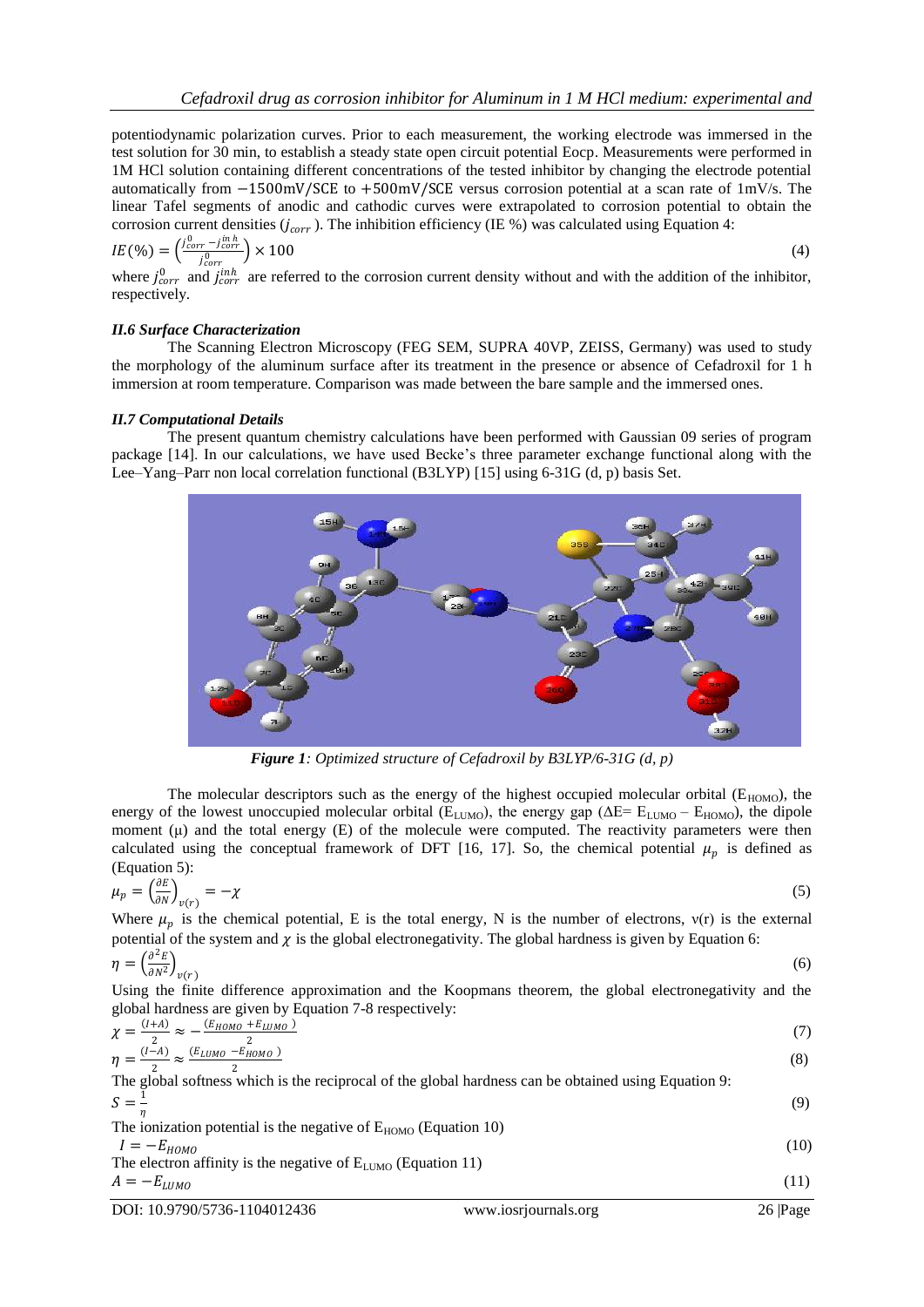The electrophilicity index  $\omega$  [\[18\]](#page-11-14) is defined as:

$$
\omega = \frac{\mu_p^2}{2\eta}
$$

 $(12)$ 

According to the definition, this index measures the propensity of chemical species to accept electrons. A high value of electrophilicity index describes a good electrophile behavior while a small value of electrophilicity index describes a good nucleophile behavior.

The fraction of electrons transferred (Δ*N*) is given by Equation 13 [\[19\]](#page-11-15):

$$
\Delta N = \frac{\Phi_{Al} - \chi_{inh}}{2(\eta_{Al} + \eta_{inh})}
$$

 $(13)$ 

The values of experimental work function  $\Phi_{Al} = 4.28 \text{ eV}$  [\[20\]](#page-11-16) and hardness  $\eta_{Al} = 0$  [\[21\]](#page-11-17) (since for bulk metallic atoms  $I = A$ ) were considered to calculate  $\Delta N$ . This new reactivity index measures the stabilization in energy when the system acquires an additional electronic charge  $\Delta N$  from the environment [\[22\]](#page-11-18).

## **III. Results And Discussions**

## *III.1 Weight Loss Measurements*

*III.1.1 Effect of inhibitor concentration and temperature on corrosion rate*

In order to study the Cefadroxil effect on Al corrosion, weight loss of Al was investigated in 1M HCl. The variation of corrosion rate and inhibition efficiency versus temperature for different concentrations of cefadroxil is displayed in **Figure 2A&B**.



**Figure 2**: A) Evolution of corrosion rate And B) Inhibition efficiency versus temperature for different concentrations of Cefadroxil.

From **Figure 2A**, it is obvious that the corrosion rates in 1 M HCl solution with the addition of Cefadroxil decreases as the concentration of the studied drug increases. These results highlight the fact that the adsorption of inhibitor on the aluminum increases with increase in inhibitor concentration. The inhibition efficiency reaches a value of 93.22% for the concentration of 2 mM at 298K (**Figure 2B**). the inhibitive action of the inhibitor may be due mainly to the presence of heteroatoms such as oxygen, nitrogen, sulfur and aromatic rings with π-bonds in cefadroxil structure and its ability with this heteroatoms to create a protective film on the metal corroding surface [\[23\]](#page-11-19). As shown in **Figure 2B**, inhibition efficiency decreases when the temperature rises. this occurs due to the desorption effect of the inhibitor molecules [\[24\]](#page-11-20). Moreover, decrease in inhibition efficiency with increase in temperature is assigned to physical adsorption mechanism and may be explained by increase in the solubility of the protective films and of any reaction products precipitated on the surface [\[25,](#page-11-21) [26\]](#page-11-22) of Al metal that may otherwise inhibit the corrosion process.

#### *III.1.2 Adsorption isotherms and thermodynamic functions*

Given that adsorption isotherms study provides useful knowledge about the interaction of inhibitors on the metal surface, attempts were made to fit ϴ values to various isotherms including Flory-Huggins, Temkin, Freundlich and Langmuir. By fitting the degree of surface coverage (ϴ) and the inhibitor concentration (**Figure 3A**), the mean value of the linear correlation coefficients  $(r^2)$  obtained graphically is 0.9987 (very close to unity). This result suggests that Langmuir is the suitable adsorption isotherm. According to this isotherm  $\Theta$  is related to inhibitor concentration  $C_{inh}$  by (Equation 14) [\[27\]](#page-11-23):

$$
\frac{c_{inh}}{\theta} = \frac{1}{K_{ads}} + C_{inh} \tag{14}
$$

Where  $K_{ads}$  is the equilibrium constant of the adsorption process.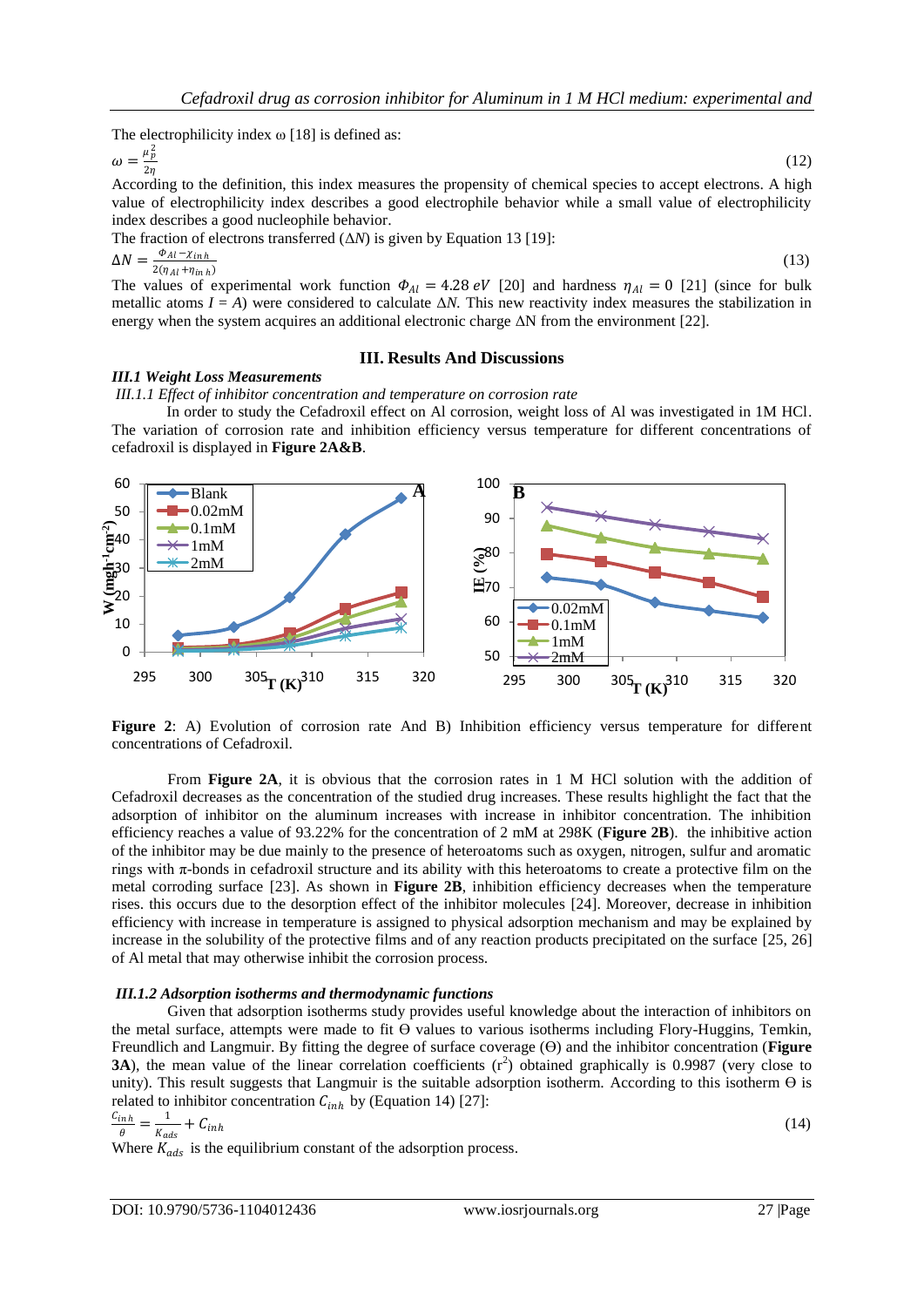

*Figure 3A: Langmuir adsorption isotherm for Cefadroxil on aluminum surface in 1M HCl*. The obtained Langmuir adsorption parameters for different temperatures are displayed in **Table 1.**

|                |      |                | Tublet, Regional I didinettis of Edingman Roomerini |           |  |
|----------------|------|----------------|-----------------------------------------------------|-----------|--|
| Isotherm Model | T(K) | D <sup>2</sup> | Slope                                               | Intercept |  |
| Langmuir       | 298  | 0.9991         | 1.0716                                              | 0.0229    |  |
|                | 303  | 0.9987         | 1.030                                               | 0.0263    |  |
|                | 308  | 0.9984         | 1.1338                                              | 0.0304    |  |
|                | 313  | 0.9985         | 1.1593                                              | 0.0318    |  |
|                | 318  | 0.9987         | . 1856                                              | 0.0341    |  |
|                |      |                |                                                     |           |  |

As presented in **Table 1**, it can be clearly seen that the slopes are also very close to unity. This result indicates that Langmuir is the suitable adsorption model. The equilibrium constant  $(K_{ads})$  was related to the standard free adsorption enthalpy by the following Equation [\[28\]](#page-11-24):  $(15)$ 

$$
\Delta G_{ads}^0 = -RTln(55.5K_{ads})
$$

In the above equation [\[29\]](#page-11-25), 55.5 is the concentration of water in mol.  $L^{-1}$ , T is the absolute temperature while *R* is the perfect gas constant. The values of,  $\Delta G_{ads}^0$  and the other thermodynamic functions are summarized in **Table 2**.

| <b>Table 2:</b> Adsorption thermodynamic functions. |
|-----------------------------------------------------|
|-----------------------------------------------------|

| T(K) | $\frac{1}{4}$ ads $(M^{-1})$ | $\Delta G_{ads}^{0}$ (kJ mol <sup>-1</sup> ) | $\Delta H_{ads}^{0}$ (kJ mol <sup>-1</sup> ) | $\Delta S^{0}_{ads} (J\ mol^{-1} K^{-1})$ |
|------|------------------------------|----------------------------------------------|----------------------------------------------|-------------------------------------------|
| 298  | 43668.12                     | $-36.40$                                     |                                              |                                           |
| 303  | 38022.81                     | $-36.67$                                     |                                              |                                           |
| 308  | 32894.74                     | $-36.90$                                     | $-15.408$                                    | 70.20                                     |
| 313  | 31446.54                     | $-37.38$                                     |                                              |                                           |
| 318  | 29325.51                     | $-37.80$                                     |                                              |                                           |
|      |                              | $\sim$                                       |                                              |                                           |

The negative values of  $\Delta G_{ads}^0$  indicate that the adsorption process is spontaneous and the adsorbed layer on the aluminum surface is stable [\[8\]](#page-11-7). Generally [\[30-32\]](#page-11-26), values of -20 kJmol<sup>-1</sup> or less negative are consistent with the electrostatic interactions between the charged metal and the inhibitor i.e. physisorption. The Values Around -40 kJmol<sup>-1</sup> or more negative are associated with chemisorption, as a result of sharing or transfer of unshared electron pair or π-electrons of organic molecules to the metal surface to form a coordinate type of bond. In our work, free adsorption enthalpy change ranges from  $-37.80$  to  $-36.40$  kJmol<sup>-1</sup> indicating both physisorption and chemisorption. The standard adsorption enthalpy change  $\Delta H_{ads}^0$  and the standard adsorption entropy change  $\Delta S_{ads}^0$  are correlated with standard Gibbs free energy through the relation:

$$
\Delta G_{ads}^0 = \Delta H_{ads}^0 - T \Delta S_{ads}^0
$$

(16)

 $\Delta H_{ads}^0$  and  $\Delta S_{ads}^0$  are obtained respectively as the intercept and the negative of the slope of the straight line obtained by plotting  $\Delta G_{ads}^0$  versus T (**Figure 3B**). The change in adsorption enthalpy  $\Delta H_{ads}^0$  is negative, showing an exothermic process. The literature [\[33\]](#page-11-27) stated that an exothermic process means either physisorption or chemisorption. Therefore this result confirms that the process of adsorption is both physisorption and chemisorption. The change in standard adsorption entropy  $\Delta S_{ads}^0$  is positive, meaning that disorder increases during the adsorption process. This situation can be explained by desorption of water molecules replaced by the inhibitor.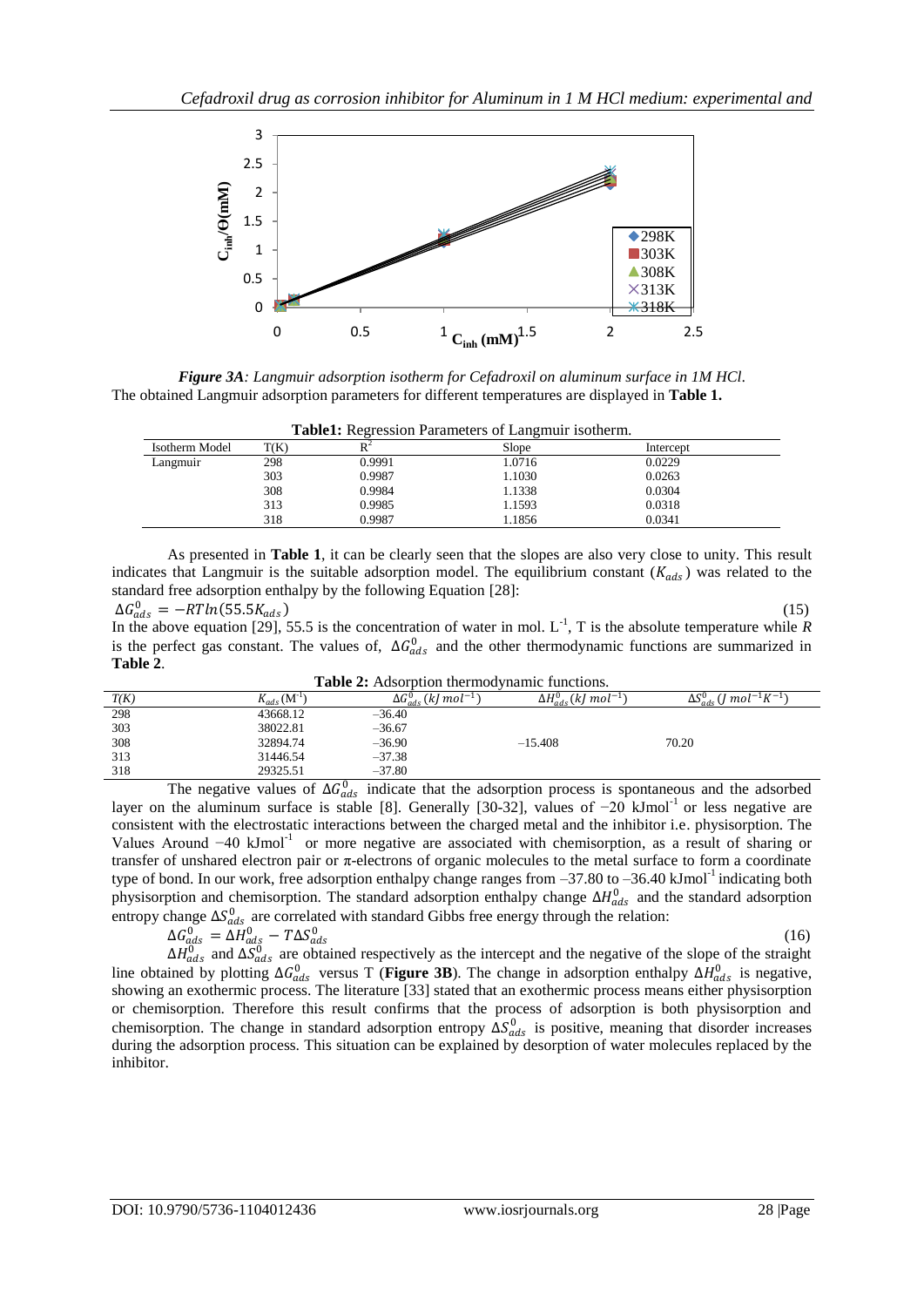

*Figure 3B: Free Adsorption Enthalpy* ∆ 0 *versus Temperature (T)*

#### *III.1.3 Effect of the temperature and activation parameters*

Temperature is an important parameter in metal dissolution studies [\[34\]](#page-11-28). Activation parameters are also of great importance in the study of the inhibition processes. the kinetics functions for the dissolution of aluminum without and with various concentrations of the tested compound are obtained [\[35\]](#page-12-0) by applying the Arrhenius equation and the transition state equation:

$$
log W = log A - \frac{E_a}{2.303 RT}
$$
\n
$$
log \left(\frac{W}{T}\right) = [log(\frac{R}{W}) + \frac{\Delta S_a^*}{2.303 RT}] - \frac{\Delta H_a^*}{2.303 RT}
$$
\n(18)

 $\frac{1}{2}$   $\binom{1}{r}$   $\frac{1}{2}$   $\frac{1}{8}$   $\frac{1}{8}$   $\frac{2.303R^3}{R}$  2.303RT<br>In These Equations,  $E_a$  Is The Apparent Activation Energy, A Is The Arrhenius Pre-Exponential Factor; h Is The Planck's Constant, & Is The Avogadro Number,  $\Delta S_a^*$  Is The Change In Activation Entropy And  $\Delta H_a^*$  Is The Change In Activation Enthalpy.

> **Figure 3C** and **Figure 3D** show respectively the plots  $logW$  and  $log(\frac{W}{T})$  $\frac{w}{T}$ )versus  $\frac{1}{T}$ T



# *Figure 3C: Arrhenius plots for different concentrations of Cefadroxil in 1M HCl*

All graphs show, both in absence and presence of the studied inhibitor excellent linearity as expected from equations (17) and (18), respectively. The intercepts of the lines in **Figure 3C** allow the calculation of the values of the pre-exponential factor (A) and the slopes  $\left(-\frac{E_a}{2.20}$  $\frac{E_a}{2.303R}$ ) lead to the determination of the activation energy  $E_a$  both in the absence and presence of the inhibitor.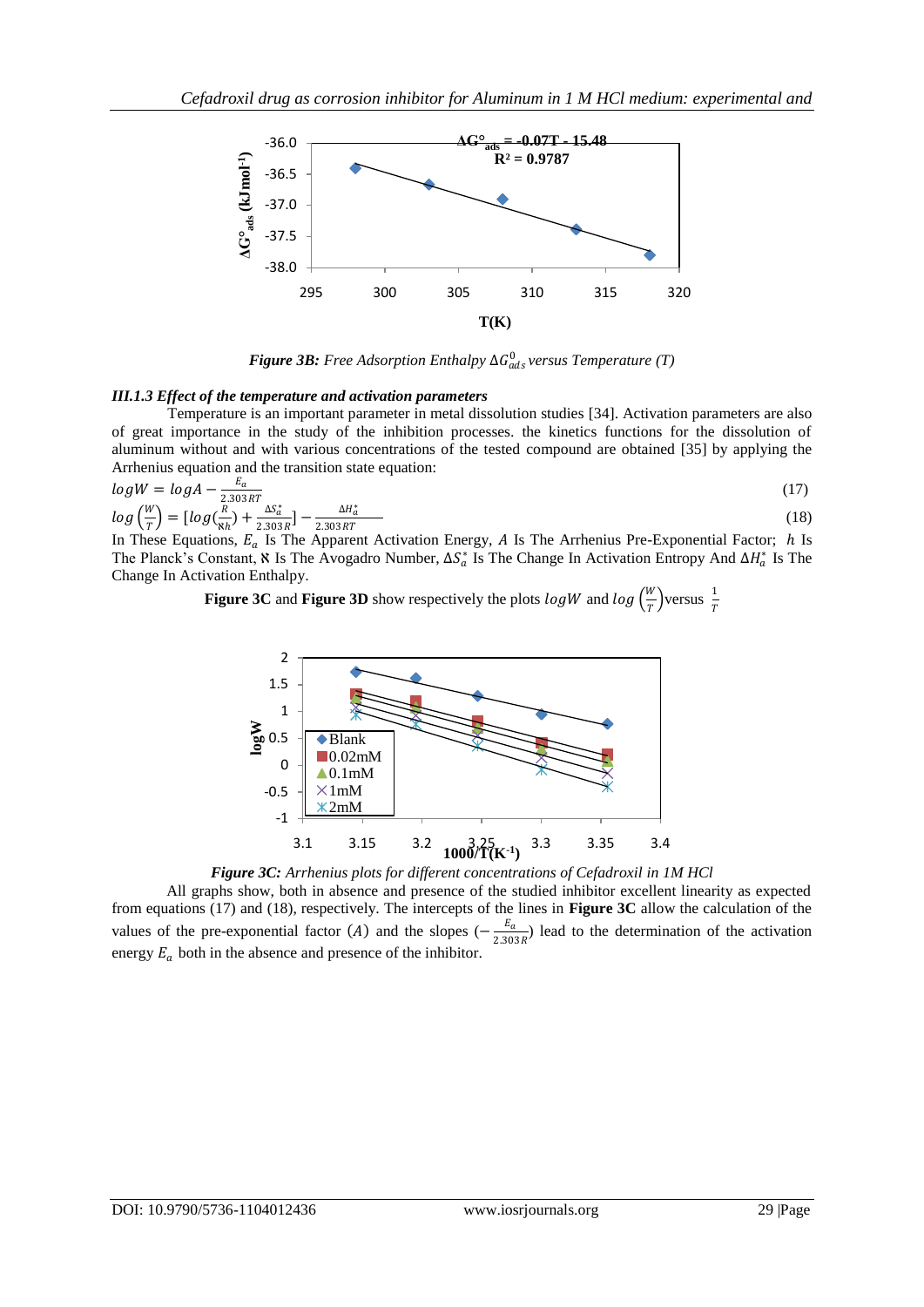

*Figure 3D: Transition state plots of the adsorption behavior of Cefadroxil.*

The straight lines obtained by plotting  $log(\frac{W}{T})$  $\frac{w}{T}$  versus  $\frac{1}{T}$  $\frac{1}{T}$  have  $\left(-\frac{\Delta H_a^*}{2.303}\right)$  $\frac{\Delta H_a^*}{2.303R}$ ) as slope and  $[log(\frac{R}{N})]$  $\frac{R}{8h}$  +  $\frac{\Delta S_a^*}{2.303}$  $\frac{\Delta g}{2.303 R}$ as intercept. Consequently, the values of  $\Delta H_a^*$  and  $\Delta S_a^*$  were calculated and presented in **Table 3**.

| Table 3: Calculated activation energy, activation enthalpy change and activation entropy change. |  |
|--------------------------------------------------------------------------------------------------|--|
|--------------------------------------------------------------------------------------------------|--|

|                     | ، ب                          |                                            |                                                      |
|---------------------|------------------------------|--------------------------------------------|------------------------------------------------------|
| System              | $E_a$ (kJmol <sup>-1</sup> ) | $\Delta H^*_{\sigma}(\mathrm{kJmol}^{-1})$ | $\Delta S^*_{\alpha}(\text{Jmol}^{-1}\text{K}^{-1})$ |
| Blank               | 94.77                        | 92.09                                      | 78.73                                                |
| 0.02 <sub>m</sub> M | 109.69                       | 107.00                                     | 117.93                                               |
| 0.1 <sub>m</sub> M  | 113.58                       | 110.88                                     | 128.45                                               |
| 1 <sub>m</sub> M    | 117.54                       | 114.83                                     | 138.00                                               |
| 2mM                 | 127.85                       | 125.12                                     | 167.74                                               |
|                     |                              |                                            |                                                      |

From **Table 3**, it seems that  $E_a$  and  $\Delta H_a^*$  varied in the same manner increasing with the concentration, probably due to the thermodynamic relation between them  $(\Delta H_a^* = E_a - RT)$ . The literature [\[36\]](#page-12-1) states that physical adsorption is associated with,  $E_a$  values of the inhibited solution larger than that of the free acid solution (blank). In our work, the uninhibited solution is associated with  $E_a$  value, less than that of the inhibited solutions, confirming the predominance of physisorption. since corrosion primarily occurs at surface sites free of adsorbed inhibitor, the higher  $E_a$  values in inhibited solutions imply that the inhibitor mechanically screens the active sites of al surface thereby decreasing the surface area available for corrosion [\[4\]](#page-11-3). The change in activation enthalpy  $\Delta H_a^*$  has a positive sign, denoting an endothermic activation process. The shift towards positive value of entropy (δ*s*) imply that the activated complex in the rate determining step represents dissociation rather than association, meaning that disordering increases on going from reactants to the activated complex [\[37\]](#page-12-2).

# *III.2 Tafel polarization*

For the purpose of detecting the anodic, cathodic or mixed nature of the studied inhibitor, potentiodynamic polarization measurements have been carried out. potentiodynamic polarization curves for Al metal in 1 M HCl solution with different concentrations of Cefadroxil drug are displayed in **Figure 4**. Electrochemical parameters associated with Tafel polarization measurements such as anodic and cathodic tafel slopes ( $b_a$  and  $b_c$ ), corrosion potential ( $E_{corr}$ ) and corrosion current density ( $j_{corr}$ ) are calculated and given in **Table 4**. It can be observed from **Figure 4** that in the presence of inhibitors both the anodic and cathodic curves are shifting towards lower current density. Also as inhibitors are added,  $j_{corr}$  values are going to decrease (**Table 4**), which reveals that inhibitor molecules are adsorbed on the metal surface.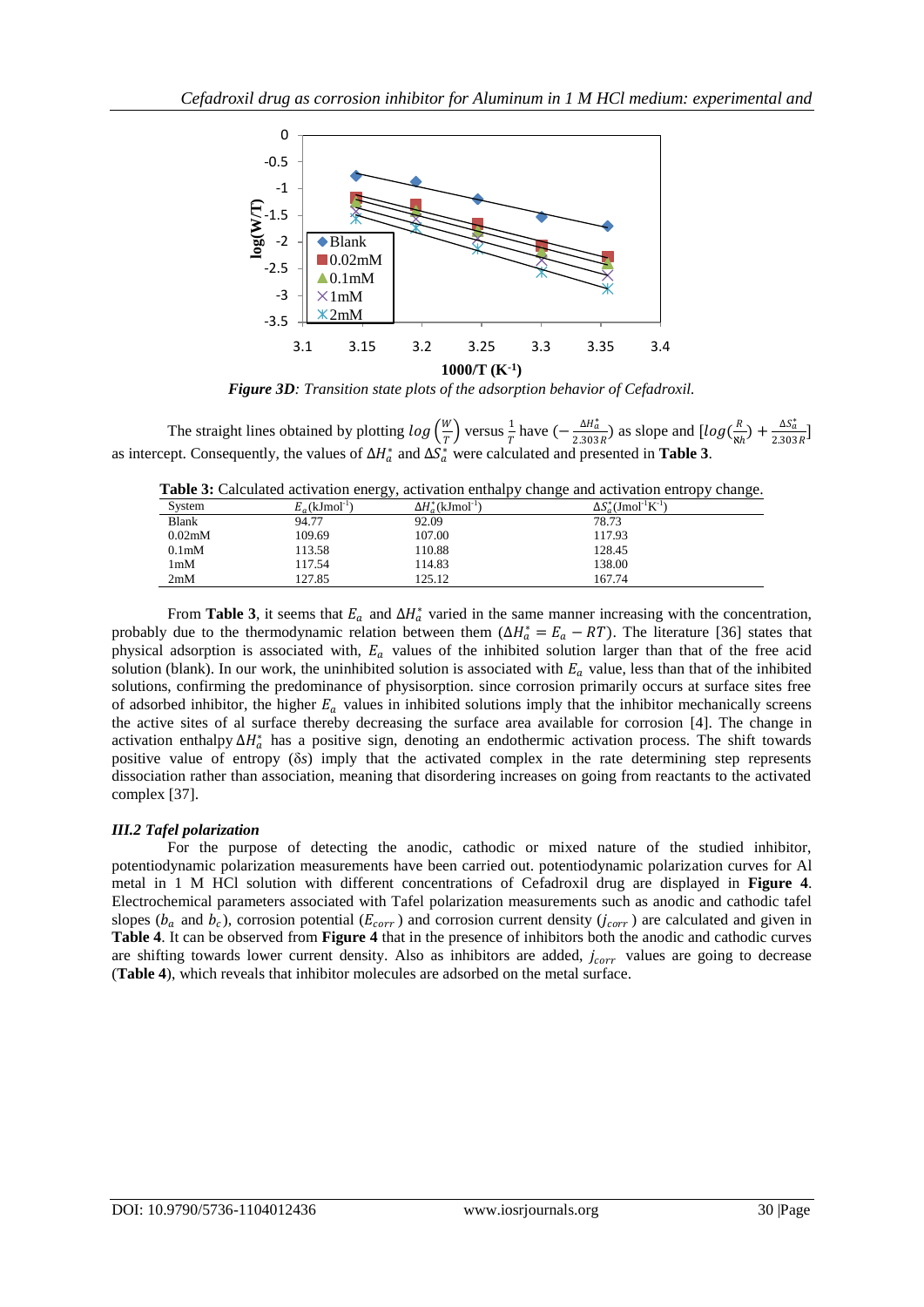

*Figure 4: Tafel polarization curves for aluminum in 1 M HCl without and with different concentrations of Cefadroxil*

| Table 4: Potentiodynamic polarization parameters for the corrosion of Al in 1M HCl solutions without or with |  |
|--------------------------------------------------------------------------------------------------------------|--|
| various concentrations of Cefadroxil.                                                                        |  |

| $C_{inh}$ (mM) | $E_{corr}$ (mVvs.SCE) | $j_{corr}(\mu A/cm^2)$ | $b_a$ (mV/dec) | $-b_c$ (mV/dec) | $IE(\% )$ |  |
|----------------|-----------------------|------------------------|----------------|-----------------|-----------|--|
| 0 (Blank)      | $-783.53$             | 201.06                 | 154.85         | 115.32          |           |  |
| 0.02           | $-828.39$             | 60.20                  | 143.19         | 124.26          | 70.06     |  |
| $\bf{0.1}$     | $-825.18$             | 47.36                  | 142.52         | 125.60          | 76.44     |  |
|                | $-820.91$             | 32.06                  | 146.04         | 122.23          | 84.05     |  |
|                | $-814.50$             | 20.04                  | 147.66         | 109.93          | 90.03     |  |

As presented in **Table 4**, it was found that the slopes of the cathodic and anodic tafel lines are almost constant and independent on the inhibitor concentration meaning that the inhibiting action of the tested compound occurred by simple blocking of the available surface area. In the other hand, the inhibitor decreased the surface area available for anodic dissolution and hydrogen evolution without affecting the reaction mechanism [\[38\]](#page-12-3). In addition, the values of  $(E_{corr})$  do not shift beyond  $\pm 85$ mV in the presence of inhibitor, suggesting that cefadroxil acts as a mixed-type inhibitor [\[39,](#page-12-4) [40\]](#page-12-5). Moreover, the Tafel polarization data are consistent with the earlier weight loss results obtained.

# *III.3 Surface Characterization*

Scanning electron micrographs of Al surface before and after immersion in 1M HCl without and with inhibitor are shown in **Figure 5 A-C**.



**A**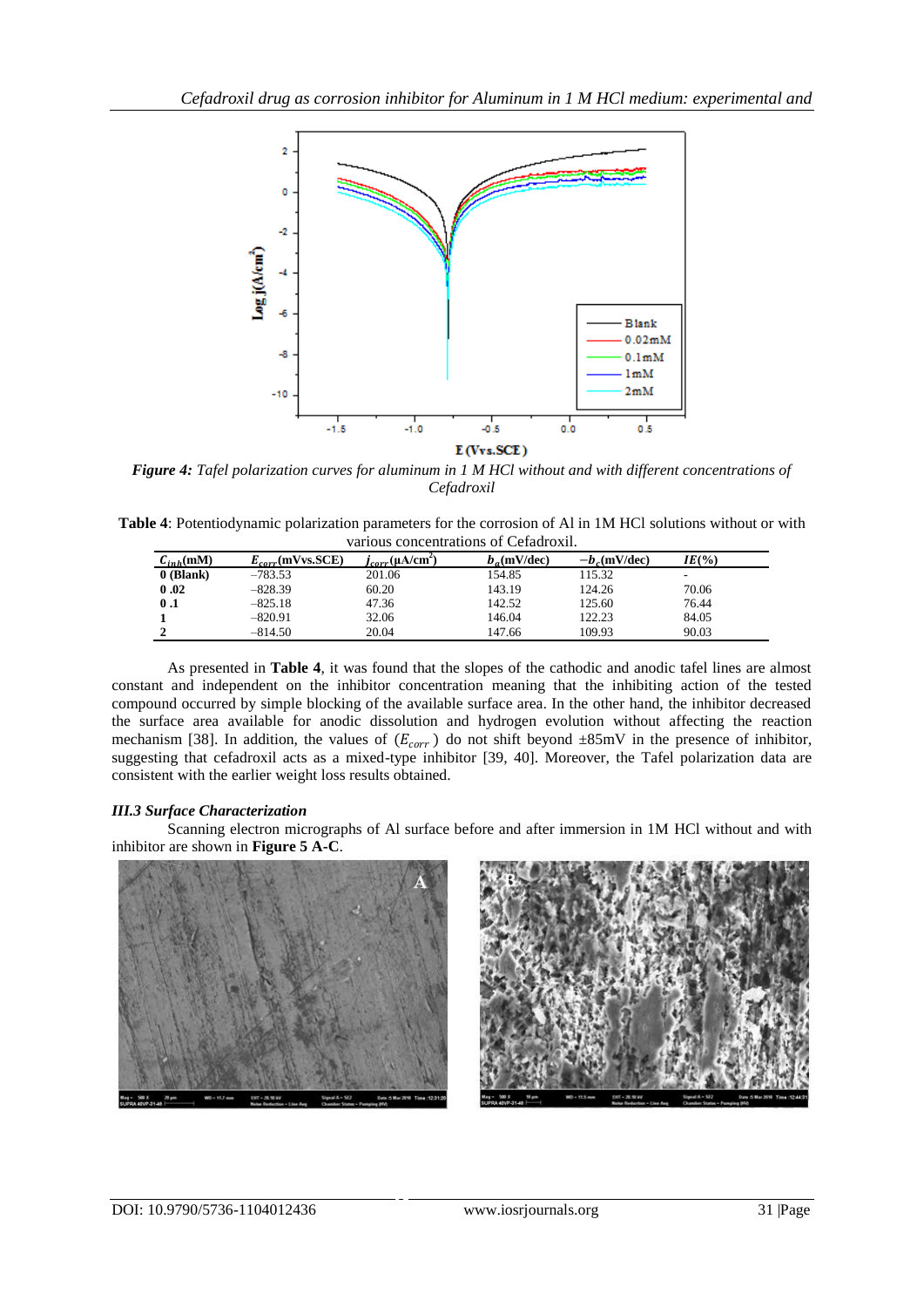

*Figure 5: SEM images of aluminum (A) Before 1h of immersion in 1M Hcl, (B) After 1h of immersion in 1 M HCl solution without inhibitor and (C) After 1h of immersion in 1 M HCl solution with optimum concentration of Cefadroxil (2mM).*

As presented in **Figure 5 A**, the metallic sample before immersion in 1M HCl seems smooth and shows fewer pits and cracks. **Figure 5 B**) shows aggressive attack of the corroding medium on the aluminum surface. The corrosion products appear too uneven, arranged layer upon layer and the metallic surface presents high roughness because of pits and cracks. From **Figure 5 C**, it is obvious that the Aluminum surface seems to be almost unaffected by corrosion due to the adsorption of Cefadroxil which was forming a thin inhibitor film of the drug onto aluminum surface. These results prove that Cefadroxil drug protects effectively the metal surface by covering it with a protective layer which separates Al from the corrosive environment, confirming the earlier gravimetric and electrochemical results.

# *III.4 Quantum chemistry study*

The calculated quantum chemical parameters are displayed in **Table 5**.

| <b>Table 5:</b> Ouantum chemical parameters of Cefadroxil. |           |                   |              |  |  |
|------------------------------------------------------------|-----------|-------------------|--------------|--|--|
| <b>Descriptor</b>                                          | Value     | <b>Descriptor</b> | Value        |  |  |
| $E_{HOMO}$ (eV)                                            | $-6.0965$ | I(eV)             | 6.0965       |  |  |
| $\mathbf{E}_{\text{LUMO}}\left(eV\right)$                  | $-1.4525$ | A(eV)             | 1.4525       |  |  |
| $\Delta E$ (eV)                                            | 4.6440    | $\mu$ (Debye)     | 4.5054       |  |  |
| ΔN                                                         | 0.1089    | $\Pi$ (eV)        | 2.3220       |  |  |
| $S(eV)^{-1}$                                               | 0.4306    | ω                 | 2.0780       |  |  |
| $\chi$ (eV)                                                | 3.7745    | TE(a.u)           | $-1558.5177$ |  |  |

The frontier molecular orbital (FMO) theory reveals that the reactive ability of an inhibitor is closely related to the HOMO and LUMO energies. Higher value of  $E_{HOMO}$  for a given molecule [\[41\]](#page-12-6) indicates its electron-donating ability to an appropriate acceptor with low empty energy orbital. In our case the HOMO Energy ( $E_{HOMO}$ = –6.0965 *eV*) which can be considered as a high value when compared with values reported [\[42\]](#page-12-7) could explain the high inhibition efficiency of the studied molecule. The LUMO energy orbital is consistent with electron accepting ability of a molecule. Lower value of  $E_{LUMO}$  for a molecule [38] implies good electron accepting ability. The obtained value ( $E_{LUMO} = -1.4525 eV$ ) is low when compared with that of some molecules in the literature [\[43\]](#page-12-8); so, the studied molecule could receive electrons from the aluminum metal. The energy gap,  $(\Delta E = E_{LIMO} - E_{HOMO})$  is an important parameter as a function of reactivity of the inhibitor molecule towards the adsorption on the metallic surface. As ΔE decreases, the reactivity of the molecule increases leading to increase in the inhibition efficiency of the molecule. Lower values of the energy difference will render good inhibition efficiency, because the energy to remove an electron from the last occupied orbital will be low [\[26\]](#page-11-22). In our case, the low value of energy gap ( $\Delta E = 4.6440 \text{ eV}$ ) could explain the high inhibition efficiency values (IE= 93.22%) and 90.30% for  $C_{\text{inh}}=2$  mM at  $T = 298$  K respectively by weight loss and Tafel polarization measurements). HOMO and LUMO diagrams of the inhibitor are given in **Figure 6A&B**.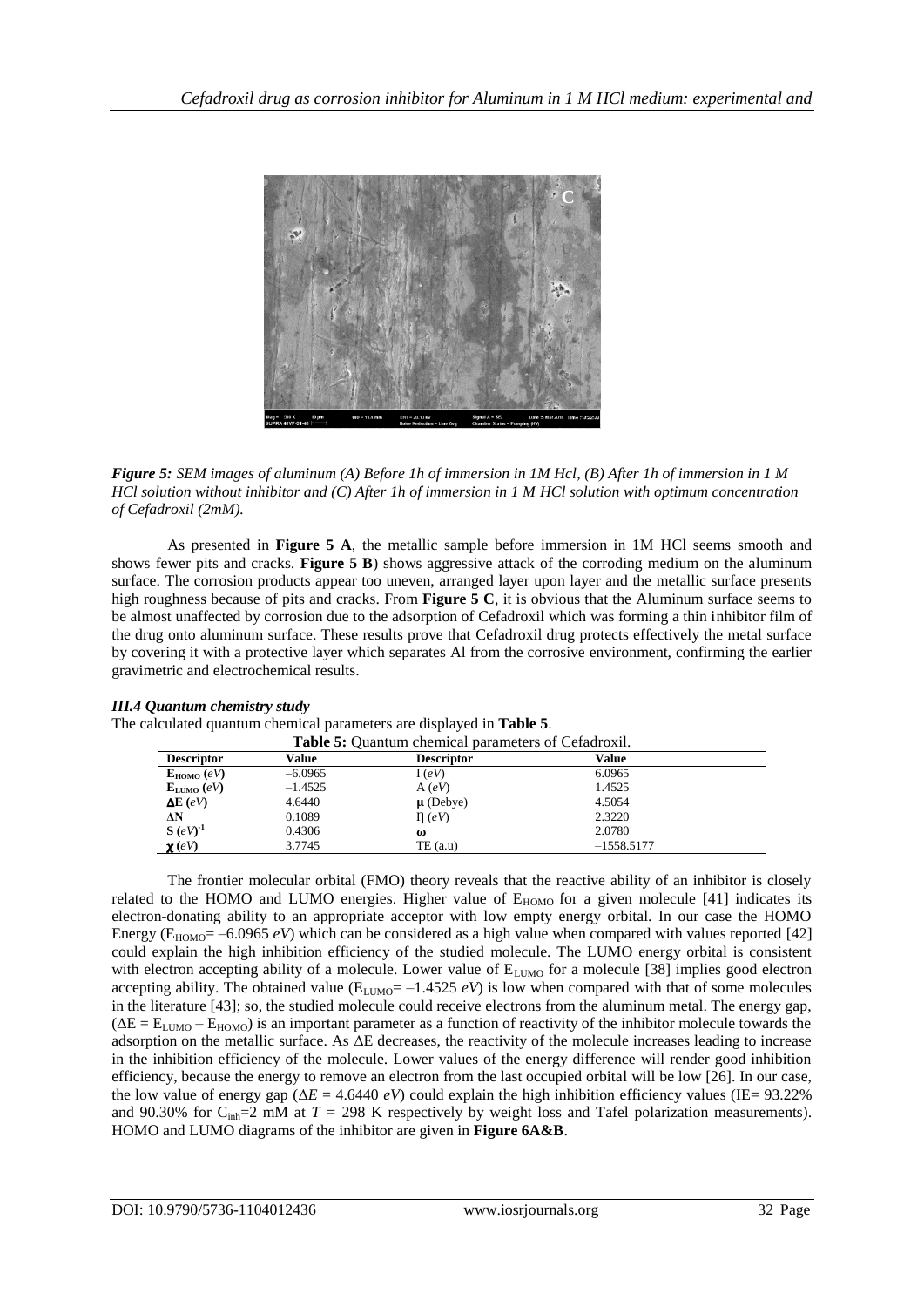

*Figure 6: HOMO (A) and LUMO (B) of Cefadroxil by B3LYP/6-31G (d, p)*

From **Figure 6A&B**, it can be seen that the HOMO is in the region containing the phenyl ring and four heteroatoms while the LUMO is in the region containing the antibiotic function and six heteroatoms. So, these regions are probably the active areas where transfers of electrons could be done (from the molecule to Aluminum or vice-versa).

Ionization energy *I* and electron affinity *A* are two important parameters associated with the HOMO and LUMO energies. The ionization potential (*I*) and the electronic affinity (*A*) are respectively (6.0965 eV) and  $(1.4525 \text{ eV})$ . This low value of  $(I)$  and the high value of electron affinity indicate the capacity of the molecule both to donate and accept electron. The dipole moment (μ in Debye) is another important electronic parameter that results from non uniform distribution of charges on the various atoms in the molecule. The high value of dipole moment probably increases the adsorption between chemical compound and metal surface [\[44\]](#page-12-9). The energy of the deformability increases with the increase in μ, making the molecule easier to adsorb at the Aluminum surface. The volume of the inhibitor molecules also increases with the increase of μ. This increases the contact area between the molecule and surface of aluminum and increasing the corrosion inhibition ability of Cefadroxil. In Our work the value 4.5054 (Debye) of the studied inhibitor shows its better inhibition efficiency.

Electronegativity  $(\gamma)$ , hardness  $(\eta)$  and softness (*S*) are very useful parameters in chemical reactivity theory. electronegativity indicates the capacity of a system to attract electrons, whereas hardness and softness express the degree of reactivity of the system. In our study, the electronegativity of the studied molecule  $(\chi_{inh} = 3.7745 \text{ eV})$  is lower than the metal's work function  $(\phi_{Al} = 4.28 \text{ eV})$ , showing that aluminum has the better attraction capacity. This situation leads to a positive value of electron transferred  $(\Delta N = 0.1089)$ indicating a possible motion of electrons from the inhibitor to the metal. the electrophilicity index (ω) [\[18\]](#page-11-14) measures the propensity of chemical species to accept electrons; a high value of electrophilicity index describes a good electrophile while a small value of electrophilicity describes a good nucleophile. In our case the high value ( $\omega = 3.0678$  eV) expresses the electrophile character of the studied molecule showing the possible transfer of electrons from the metal to the inhibitor. The literature [\[45-47\]](#page-12-10) pointed out that the use of Mulliken population analyses to probe adsorption centers of inhibitors have been widely reported. **Figure 6C** shows the Mulliken charge densities calculated on the optimized geometry of Cefadroxil using the B3LYP/6-31G (d, p) method.



*Figure 6C: Mulliken charges on the optimized structure of Cefadroxil using B3LYP/6-31G (d, p).* Several authors [\[48-50\]](#page-12-11) state that the more negatively charged an heteroatom is the more it can be adsorbed on the metal surface through the donor-acceptor type reaction. It has also been reported that electrophiles attack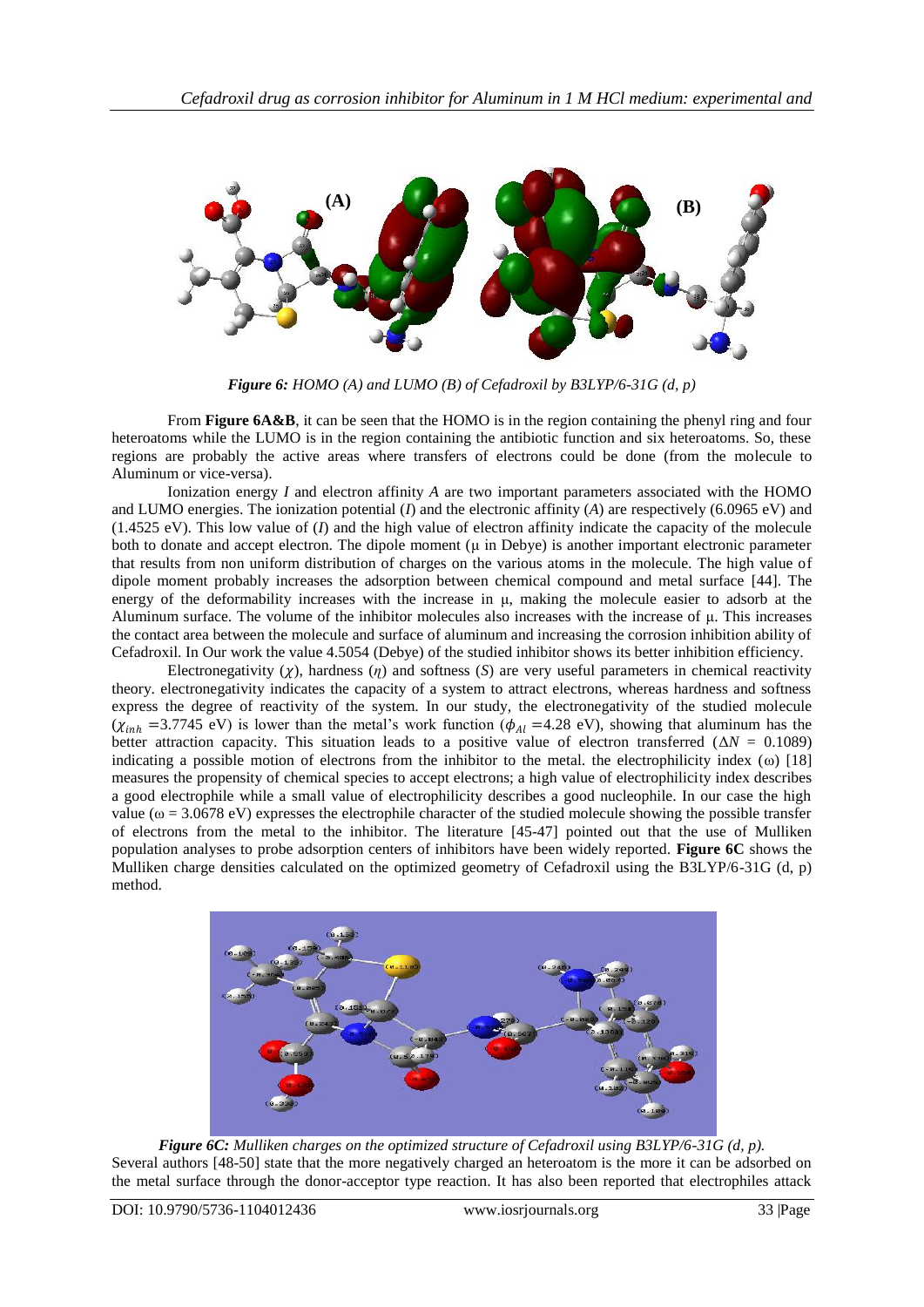molecules at sites of negative charges [\[49\]](#page-12-12), which means that sites of ionic reactivity can be estimated from atomic charges in a molecule. Thus the values of Mulliken charges of selected atoms of Cefadroxil are listed in **Table 8.** It is possible to observe that the possible sites for adsorption and reactivity of the studied molecule are 11O, 14N, 18O, 19N, 26O, 27N, 30O and 31O.

|        |          |          |        |     |       |        | Table 8: Mulliken charges (with hydrogen summed into heavy atoms) for selected atoms of the compound. |
|--------|----------|----------|--------|-----|-------|--------|-------------------------------------------------------------------------------------------------------|
| Atom   |          | 14N      | . 8O   | 19N | 260   | 300    |                                                                                                       |
| Charge | $-0.554$ | $-0.588$ | -0.498 |     | ብ 452 | -0 477 |                                                                                                       |

As displayed in **Table 8** and **Figure 6C**, one can see that all the heteroatoms excepted sulfur have high charge densities. Therefore, they are active centers (adsorption centers), which could have strongest ability to bond the metal surface [\[49\]](#page-12-12).

#### *III.5 Mechanism of Inhibition*

The inhibition efficiency of Cefadroxil (CFL) against the corrosion of al in 1 M HCl can be explained on the basis of the adsorption sites, their charge density, molecular size, molecular structure, which contains heteroatoms such as nitrogen, oxygen and sulfur with lone pair electrons. However, in an acid medium, the studied compound could be protonated since it contains heteroatoms. Thus, it becomes cation, existing in equilibrium with the corresponding molecular form as follow:  $CFL + XH^+ \leftrightarrow [CFLH_X]$  $X_{+}$  (19)

Due to their specific adsorption and their small degree of hydratation, chloride ions  $(Cl^-)$  from hcl firstly adsorbed on the positively charged [\[51\]](#page-12-13) metal surface  $(Al^{3+}$  ions cover the surface of the metal) and create an excess negative charge along the metal surface towards the solution side, what leads to the adsorption of the protonated form of the inhibitor. Therefore, a protective layer due to the electrostatic interaction between the charged species from the inhibitor and the chloride ions is formed (physisorption). The positive sign of fraction of electron transferred shows that electrons can be transferred from the inhibitor species to the aluminum. The electronic configuration of al is  $1S^2 2S^2 2P^6 3S^2 3P^1$ . The incompletely filled 3P orbital of Al could bond with HOMO of Cefadroxil while the filled 3S orbital of it could interact with LUMO of Cefadroxil what could explain the existence of chemisorption. So, a probable schematic mechanism (**Figure 7**) can be proposed where the black arrows indicate chemisorption, while the broken lines show the electrostatic interaction between the chloride ions and the cationic form of the inhibitor.



*Aluminum*

*Figure 7: Schematic mechanism of Al corrosion inhibition in 1 M HCl by Cefadroxil*

#### **IV. Conclusion**

From the results of the study, the inhibition efficiency increases with increasing concentration of the studied compound suggesting that Cefadroxil drug is a good inhibitor for the corrosion of aluminum in one molar hydrochloric acid solution. Adsorption of the studied inhibitor obeys Langmuir adsorption isotherm. The adsorption and activation thermodynamic functions highlight a spontaneous adsorption process of the studied molecule onto aluminum and both physisorption and chemisorption mechanisms with predominance of physisorption. Potentiodynamic polarization reveals that Cefadroxil behaves as a mixed-type inhibitor. Surface characterization by SEM confirms the formation of a protective film covering the surface of the working electrode (Al). Quantum chemical calculations data from B3LYP/6-31G (d, p) are in good agreement with experimental results.

#### **Acknowledgement**

The present experiments were carried out at Physical Chemistry Laboratory of Felix Houphouet-Boigny University, Abidjan, Côte d'Ivoire.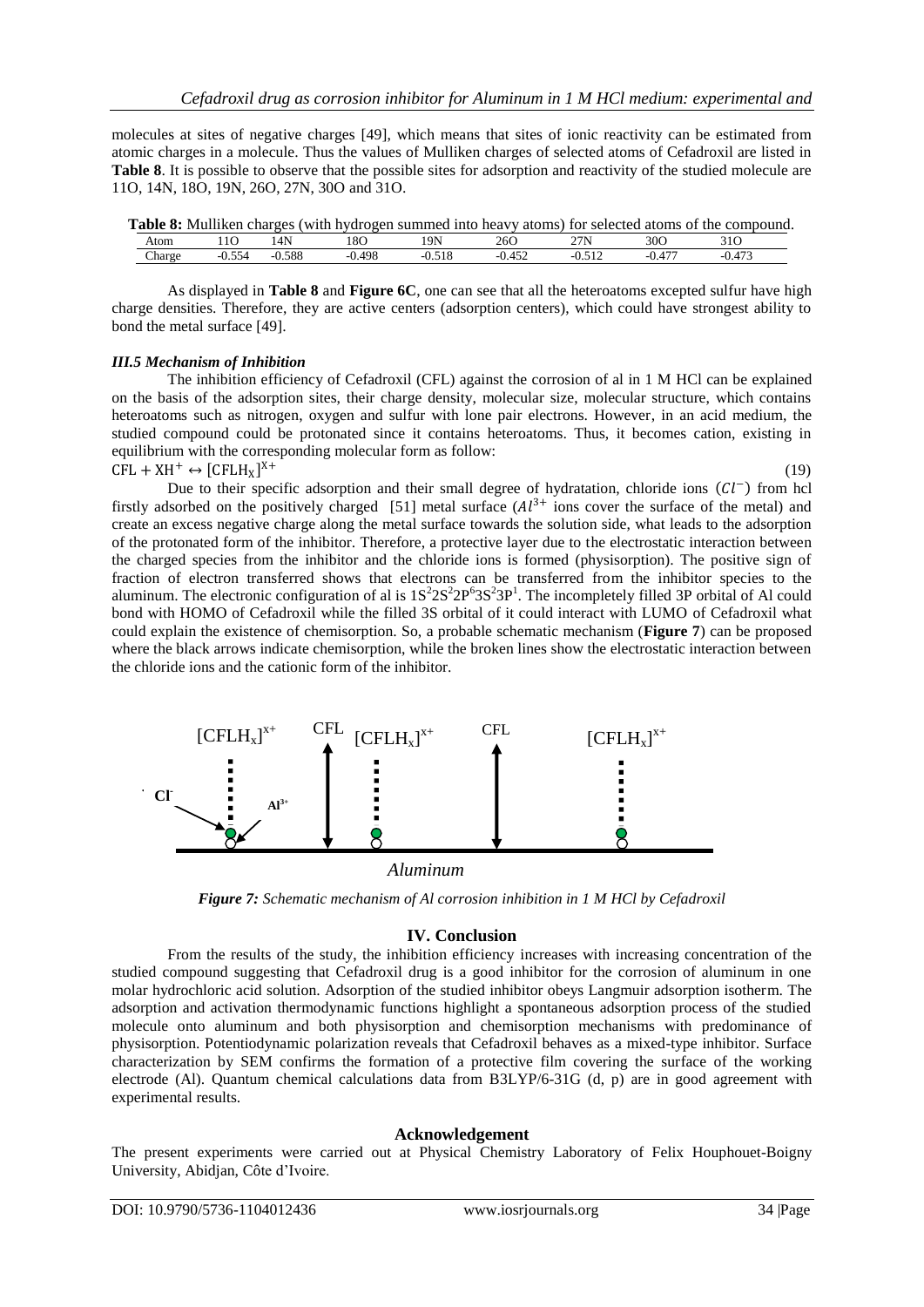#### **References**

- <span id="page-11-0"></span>[1] S. Şafak, B. Duran, A. Yurt, And Gülşentürkoğlu. Schiff Bases As Corrosion Inhibitor For Aluminium In Hcl Solution. *Corros. Sci.*  **2012**, 54, 251-259
- <span id="page-11-1"></span>[2] X. Li, S. Deng, And X. Xie. Experimental And Theoretical Study On Corrosion Inhibition Of Oxime Compounds For Aluminium In Hcl Solution. *Corros. Sci.* **2014**, 81, 162-175
- <span id="page-11-2"></span>[3] R. S. Nathiya And V. Raj. Evaluation Of Dryopteris Cochleata Leaf Extracts As Green Inhibitor For Corrosion Of Aluminium In 1 M H2SO4. *Egypt. J. Pet.* **2017**, 26, 313–323
- <span id="page-11-3"></span>[4] I. J. Alinnor And P. M. Ejikeme. Corrosion Inhibition Of Aluminium In Acidic Medium By Different Extracts Of Ocimum Gratissimum. *Am. Chem. J.* **2012**, 2, 122-135
- <span id="page-11-4"></span>[5] H. Omar A. And Abdallah M. Prazole Compounds As Inhibitors For Corrosion Of Aluminum In Hydrochloric Acid. *Int. J. Electrochem. Sci.* **2013**, 8, 8138-8152
- <span id="page-11-5"></span>[6] M. N. EL-Haddad And A. S. Fouda. Electroanalytical, Quantum And Surface Characterization Studies On Imidazole Derivatives As Corrosion Inhibitors For Aluminum In Acidic Media. *J. Mol. Liq.* **2015**, 209, 480-486
- <span id="page-11-6"></span>[7] I. Naqvi, A. R. Saleemi, And S. Naveed. Cefixime: A Drug As Efficient Corrosion Inhibitor For Mild Steel In Acidic Media. Electrochemical And Thermodynamic Studies. *Int. J. Electrochem. Sci.* **2011**, 6, 146 - 161
- <span id="page-11-7"></span>[8] H. Cang, Z. Fei, J. Shao, W. Shi, And Q. Xu. Corrosion Inhibition Of Mild Steel By Aloes Extract In Hcl Solution Medium. *Int. J. Electrochem. Sci.* **2013**, 8, 720-734
- <span id="page-11-8"></span>[9] S. L. Cohen, V. A. Brusic, F. B. Kaufman, G. S. Frankel, S. Motakef, And B. Rush. Xray Photoelectron Spectroscopy And Ellipsometry Studies Of The Electrochemically Controlled Adsorption Of Benzotriazole On Copper Surfaces. *J. Vac. Sci. Technol. A.* **1990**, 8, 2417-2424
- <span id="page-11-9"></span>[10] E. E. Ebenso, N. O. Eddy, And A. O. Odiongenyi. Corrosion Inhibition And Adsorption Properties Of Methocarbamol On Mild Steel In Acidic Medium. *Port. Electrochim. Acta.* **2009**, 27, 13-22
- [11] N. O. Eddy, E. E. Ebenso, And U. J. Ibok. Adsorption, Synergistic Inhibitive Effect And Quantum Chemical Studies Of Ampicillin (AMP) And Halides For The Corrosion Of Mild Steel In H2SO4. *J. Appl. Electrochem.* **2010**, 40, 445-456
- [12] N. O. Eddy, S. A. Odoemelam, And A. J. Mbaba. Inhibition Of The Corrosion Of Mild Steel In Hcl By Sparfloxacin. *Afri. J. Pure & Appl. Chem.* **2008**, 2, 132-138
- [13] N. O. Eddy And E. E. Ebenso. Adsorption And Quantum Chemical Studies On Cloxacillin And Halides For The Corrosion Of Mild Steel In Acidic Medium. *Int. J. Electrochem. Sci.* **2010**, 5, 731- 750
- <span id="page-11-10"></span>[14] M. J. Frisch, G. W. Trucks, G. E. S. H. B. Schlegel, M. A. Robb, J. R. Cheeseman, G. Scalmani, V. Barone, B. Mennucci, G. A. Petersson, H. Nakatsuji, M. Caricato, X. Li, H. P. Hratchian, A. F. Izmaylov, J. Bloino, G. Zheng, J. L. Sonnenberg, M. Hada, M. Ehara, K. Toyota, R. Fukuda, J. Hasegawa, M. Ishida, T. Nakajima, Y. Honda, O. Kitao, H. Nakai, T. Vreven, J. A. Montgomery, Jr., J. E. Peralta, F. Ogliaro, M. Bearpark, J. J. Heyd, E. Brothers, , And V. N. S. K. N. Kudin, R. Kobayashi, J. Normand, K. Raghavachari, A. Rendell, J. C. Burant, S. S. Iyengar, J. Tomasi, M. Cossi, N. Rega, J. M. Millam, M. Klene, J. E. Knox, J. B. Cross, V. Bakken, C. Adamo, J. Jaramillo, R. Gomperts, R. E. Stratmann, O. Yazyev, A. J. Austin, R. Cammi, C. Pomelli, J. W. Ochterski, R. L. Martin, K. Morokuma, V. G. Zakrzewski, G. A. Voth, P. Salvador, J. J. Dannenberg, S. Dapprich, A. D. Daniels, O. Farkas, J. B. Foresman, J. V. Ortiz, J. Cioslowski, And D. J. Fox, . Gaussian 09, Revision A.02, Gaussian, Inc., Wallingford CT, 2009.
- <span id="page-11-11"></span>[15] C. Lee, W. Yang, And R. G. Parr. Development Of The Colle Salvetti Correlation-Energy Formula Into A Functional Of The Electron Density. *Phys. Rev. B.* **1988**, 37, 785-789
- <span id="page-11-12"></span>[16] P. Geerlings, F. De Proft, And W. Langenaeker. Conceptual Density Functional Theory. *Chem. Rev.* **2003**, 103, 1793-1874
- <span id="page-11-13"></span>[17] R. G. Parr And R. G. Pearson. Absolute Hardness: Companion Parameter To Absolute Electronegativity. *J. Am. Chem. Soc.* **1983**, 105, 7512-7516
- <span id="page-11-15"></span><span id="page-11-14"></span>
- [18] R. G. Parr, L. V. Szentpaly, And S. Liu. Electrophilicity Index. *J. Am. Chem. Soc.* **1999**, 121, 1922-1924 [19] A. Kokalj And N. Kovacevic. On The Consistent Use Of Electrophilicity Index And HSAB-Based Electron Transfer And Its Associated Change Of Energy Parameters. *Chem. Phys. Lett.* **2011**, 507, 181-184
- <span id="page-11-16"></span>[20] H. B. Michaelson. The Work Function Of The Elements And Its Periodicity. *J. Appl Phys.* **1977**, 48, 4729-4734
- <span id="page-11-17"></span>[21] V. S. Sastri And J. R. Perumareddi. Molecular Orbital Theoretical Studies Of Some Organic Corrosion Inhibitors. *Corros.* **1997**, 53, 617-622
- <span id="page-11-18"></span>[22] P. Udhayakala And T. V. Rajendiran. A Theoretical Evaluation On Benzothiazole Derivatives As Corrosion Inhibitors On Mild Steel. *Pharma Chem.* **2015**, 7, 92-99
- <span id="page-11-19"></span>[23] H. A. Abood. The Study Of The Inhibitory Properties Of Omeprazole On The Corrosion Of Aluminum 6063 In Alkaline Media. *Basrah J. Sci.* **2011**, 28, 74-93
- <span id="page-11-20"></span>[24] N. Chaubey, Savita, V. K. Singh, And M. A. Quraishi. Corrosion Inhibition Performance Of Different Bark Extracts On Aluminium In Alkaline Solution. *J. Assoc. Arab Univ. Basic Appl. Sci.* **2017**, 22, 38-44
- <span id="page-11-21"></span>[25] N. Santhini And T. Jeyaraj. "The Inhibition Effect Of [3-(4-Hydroxy-3-Methoxy-Phenyl)-1- Phenyl-Propenone] On The Corrosion Of The Aluminium In Alkaline Medium". *J. Chem. Pharm. Res.* **2012**, 4, 3550-3556
- <span id="page-11-22"></span>[26] I. B. Obot, N. O. Obi-Egbedi, And S. A. Umoren. Adsorption Characteristics And Corrosion Inhibitive Properties Of Clotrimazole For Aluminium Corrosion In Hydrochloric Acid. *Int. J. Electrochem. Sci.* **2009**, 4, 863 - 877
- <span id="page-11-23"></span>[27] L. Bammou, M. Belkhaouda, R. Salghi, O. Benali, A. Zarrouk A., H. Zarrok And B*.* Hammouti*.* Corrosion Inhibition Of Steel In Sulfuric Acidic Solution By The Chenopodium Ambrosioides Extracts. *J. Assoc. Arab Univ. Basic Appl. Sci.* **2014**, 16, 83-90
- <span id="page-11-24"></span>[28] H. Keles, M. Keles, I. Dehri, And O. Serinday. Adsorption And Inhibitive Properties Of Aminobiphenyl And Its Schiff Base On Mild Steel Corrosion In 0.5 M Hcl Medium. *Colloids Surf A: Physicochem Eng Aspects.* **2008**, 320, 138-145
- <span id="page-11-25"></span>[29] R. Flavia Vera Villamil, Corio P., Rubin J. C, And Agostinho S. M. L. Effect Of Sodium Dodecylsulfate On Copper Corrosion In Sulfuric Acid Media In The Absence And Presence Of Benzotriazole. *J. Electroanal. Chem* **1999**, 472, 112-116
- <span id="page-11-26"></span>[30] S. Issadi, T. Douadi, A. Zouaoui, S. Chafaa, M. A. Khan, And G. Bouet. Novel Thiophene Symmetrical Schiff Base Compounds As Corrosion Inhibitor For Mild Steel In Acidic Media. *Corros. Sci.* **2011**, 53, 1484-1488
- [31] J. Flis And T. Zakroczymski. Impedance Study Of Reinforcing Steel In Simulated Pore Solution With Tannin. *J. Electrochem. Soc.*  **1996**, 143, 2458-2464
- [32] M. Ehteshamzadeh, T. Shahrabi, And M. Hosseini. 3, 4-Dimethoxy-Benzaldehydethio-Semicarbazone As Corrosion Inhibitor. *Anti-Corrosion Methods And Materials.* **2006**, 53, 296-302
- <span id="page-11-27"></span>[33] W. Durnie, R. D. Marco, A. Jefferson, And B. Kinsella. Development Of A Structure‐Activity Relationship For Oil Field Corrosion Inhibitors. *J. Electrochem. Soc.* **1999**, 146, 1751-1756
- <span id="page-11-28"></span>[34] F. S. D. Souza And A. Spinelli. Caffeic Acid As A Green Corrosion Inhibitor For Mild Steel. *Corros. Sci.* **2009**, 51, 642-649